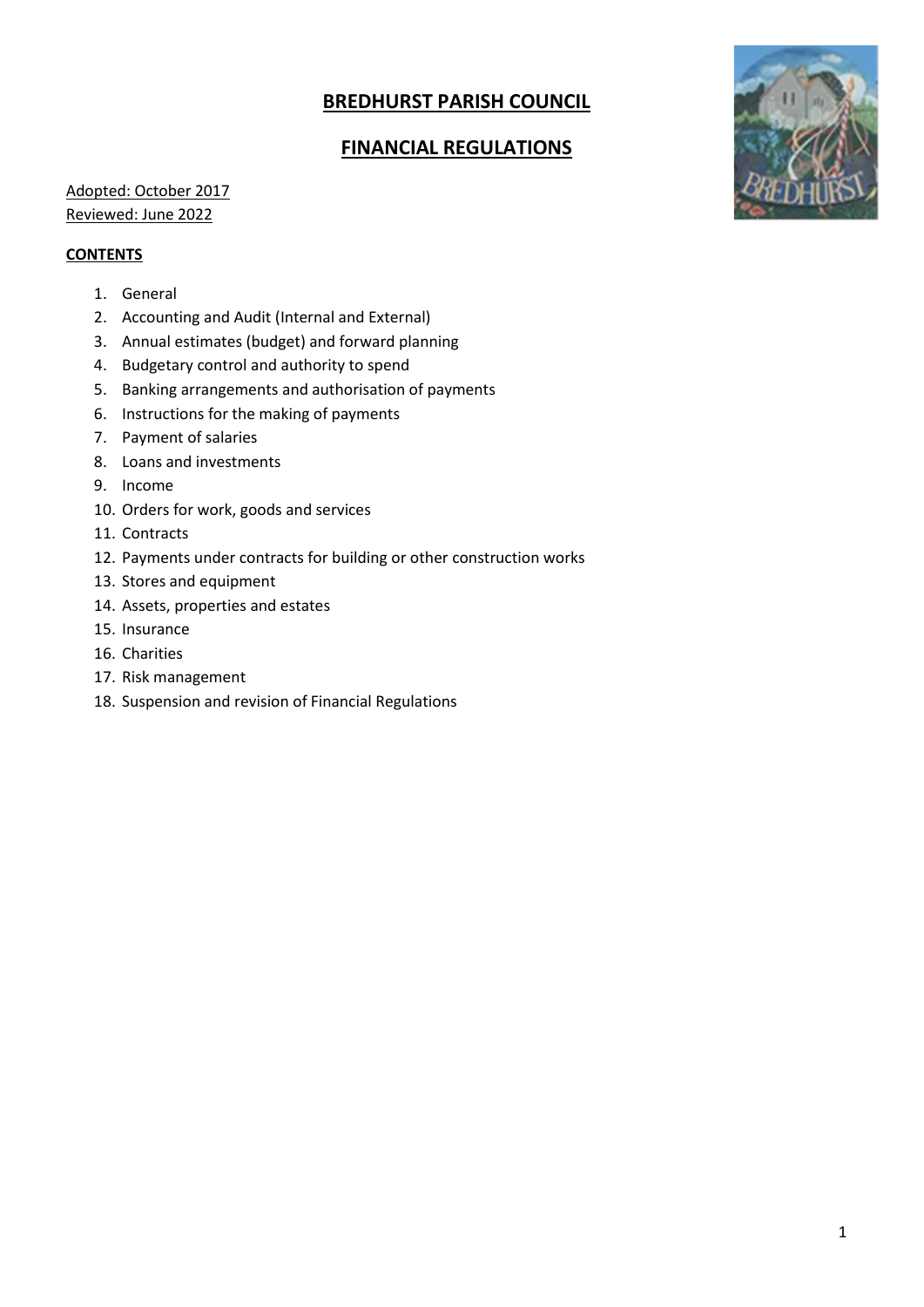- 1. General
	- 1.1. These financial regulations govern the conduct of financial management by the council and may only be amended or varied by resolution of the council. Financial regulations are one of the council's three governing policy documents providing procedural guidance for members and officers. Financial regulations must be observed in conjunction with the council's standing orders<sup>1</sup> and any individual financial regulations relating to contracts.
	- 1.2. The council is responsible in law for ensuring that its financial management is adequate and effective and that the council has a sound system of internal control which facilitates the effective exercise of the council's functions, including arrangements for the management of risk.
	- 1.3. The council's accounting control systems must include measures:
		- 1.3.1. for the timely production of accounts;
		- 1.3.2. that provide for the safe and efficient safeguarding of public money;
		- 1.3.3. to prevent and detect inaccuracy and fraud; and
		- 1.3.4. identifying the duties of officers.
	- 1.4. These financial regulations demonstrate how the council meets these responsibilities and requirements.
	- 1.5. At least once a year, prior to approving the Annual Governance Statement, the council must review the effectiveness of its system of internal control which shall be in accordance with proper practices.
	- 1.6. Deliberate or wilful breach of these Regulations by an employee may give rise to disciplinary proceedings.
	- 1.7. Members of the council are expected to follow the instructions within these Regulations and not to entice employees to breach them. Failure to follow instructions within these Regulations brings the office of councillor into disrepute.
	- 1.8. The Responsible Financial Officer (RFO) holds a statutory office to be appointed by the council. The Clerk has been appointed as RFO for this council and these regulations will apply accordingly.
	- 1.9. The RFO:
		- 1.9.1. acts under the policy direction of the council;
		- 1.9.2. administers the council's financial affairs in accordance with all Acts, Regulations and proper practices;
		- 1.9.3. determines on behalf of the council its accounting records and accounting control systems;
		- 1.9.4. ensures the accounting control systems are observed;
		- 1.9.5. maintains the accounting records of the council up to date in accordance with proper practices;
		- 1.9.6. assists the council to secure economy, efficiency and effectiveness in the use of its resources; and
		- 1.9.7. produces financial management information as required by the council.
	- 1.10. The accounting records determined by the RFO shall be sufficient to show and explain the council's transactions and to enable the RFO to ensure that any income and expenditure account and statement of balances, or record of receipts and payments and additional information, as the case may be, or management information prepared for the council from time to time comply with the Accounts and Audit Regulations.
	- 1.11. The accounting records determined by the RFO shall in particular contain:
		- 1.11.1. entries from day to day of all sums of money received and expended by the council and the matters to which the income and expenditure or receipts and payments account relate;
		- 1.11.2. a record of the assets and liabilities of the council; and

<sup>&</sup>lt;sup>1</sup> Model standing orders for councils are available in Local Councils Explained © 2013 National Association of Local Councils.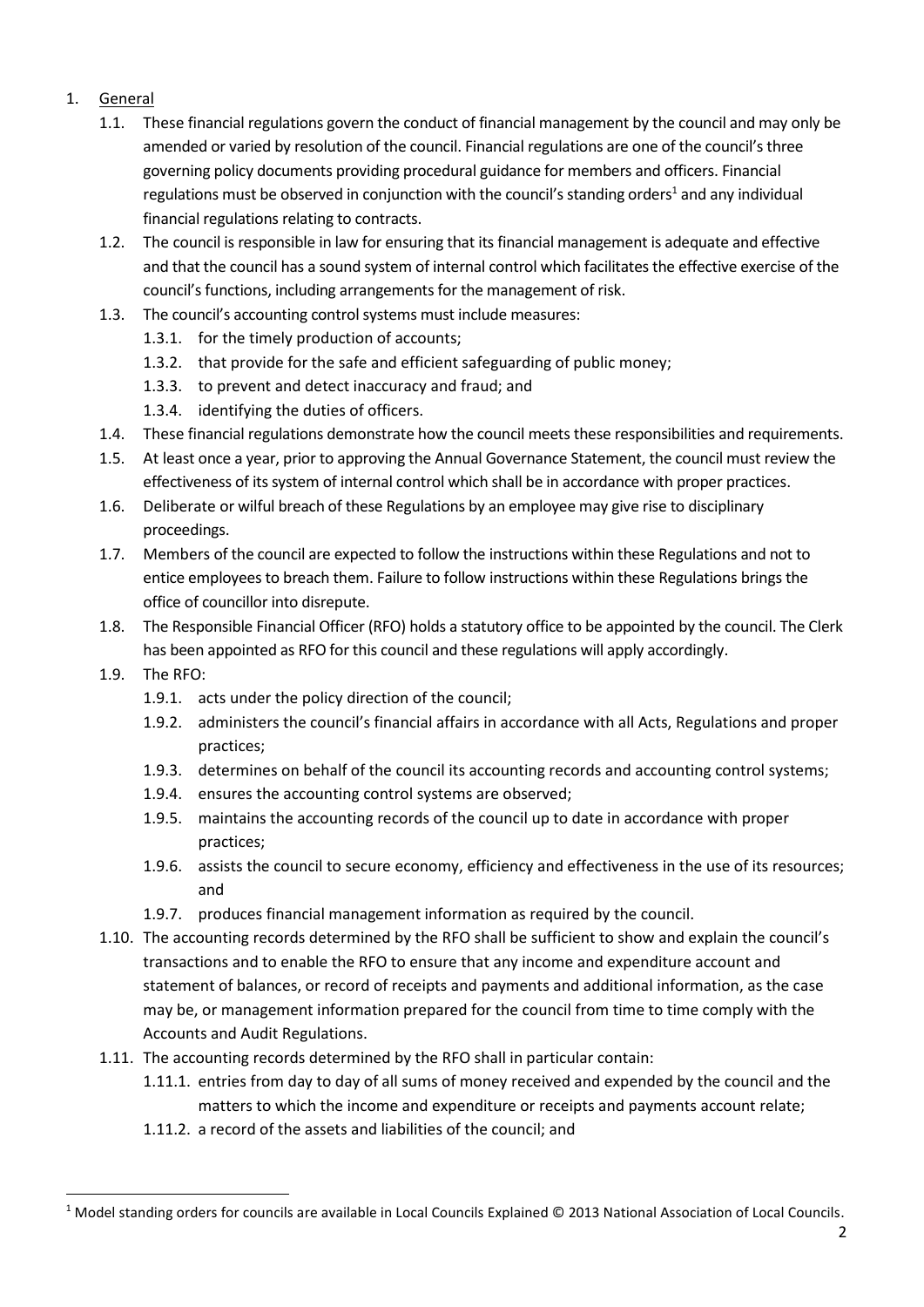- 1.11.3. wherever relevant, a record of the council's income and expenditure in relation to claims made, or to be made, for any contribution, grant or subsidy.
- 1.12. The accounting control systems determined by the RFO shall include:
	- 1.12.1. procedures to ensure that the financial transactions of the council are recorded as soon as reasonably practicable and as accurately and reasonably as possible;
	- 1.12.2. procedures to enable the prevention and detection of inaccuracies and fraud and the ability to reconstruct any lost records;
	- 1.12.3. procedures to ensure that uncollectable amounts, including any bad debts are not submitted to the council for approval to be written off except with the approval of the RFO and that the approvals are shown in the accounting records; and
	- 1.12.4. measures to ensure the risk is properly managed.
- 1.13. The council is not empowered by these Regulations or otherwise to delegate certain specified decisions. In particular, any decision regarding:
	- 1.13.1. setting the final budget or the precept (council tax requirement);
	- 1.13.2. approving accounting statements;
	- 1.13.3. approving an annual governance statement;
	- 1.13.4. borrowing;
	- 1.13.5. writing off bad debts;
	- 1.13.6. declaring eligibility for the General Power of Competence; and
	- 1.13.7. addressing recommendations in any report from the internal or external auditors
	- shall be a matter for the full council only.
- 1.14. In addition the council must:
	- 1.14.1. determine and keep under regular review the bank mandate for all council bank accounts;
	- 1.14.2. approve any grant of a single commitment in excess of £1000; and
	- 1.14.3. in respect of the annual salary for any employee have regard to recommendations about annual salaries of employees made by the relevant committee in accordance with its terms of reference.
- 1.15. In these financial regulations, references to the Accounts and Audit Regulations or 'the regulations' shall mean the regulations issued under the provisions of section 27 of the Audit Commission Act 1998, or any superseding legislation, and then in force unless otherwise specified. In these financial regulations the term 'proper practice' or 'proper practices' shall refer to guidance issued in Governance *and Accountability for Local Councils - a Practitioners' Guide (England)* issued by the Joint Practitioners Advisory Group (JPAG), available from the websites of NALC and the Society for Local Council Clerks (SLCC).

### 2. Accounting and Audit (Internal and External)

- 2.1. All accounting procedures and financial records of the council shall be determined by the RFO in accordance with the Accounts and Audit Regulations, appropriate guidance and proper practices.
- 2.2. At every meeting, a member of the council shall verify bank reconciliations (for all accounts) produced by the RFO. The member shall sign the reconciliations and the original bank statements (or similar document) as evidence of verification. This activity shall on conclusion be minuted.
- 2.3. The RFO shall complete the annual statement of accounts, annual report, and any related documents of the council contained in the Annual Return (as specified in proper practices) as soon as practicable after the end of the financial year and having certified the accounts shall submit them and report thereon to the council within the timescales set by the Accounts and Audit Regulations.
- 2.4. The council shall ensure that there is an adequate and effective system of internal audit of its accounting records, and of its system of internal control in accordance with proper practices. Any officer or member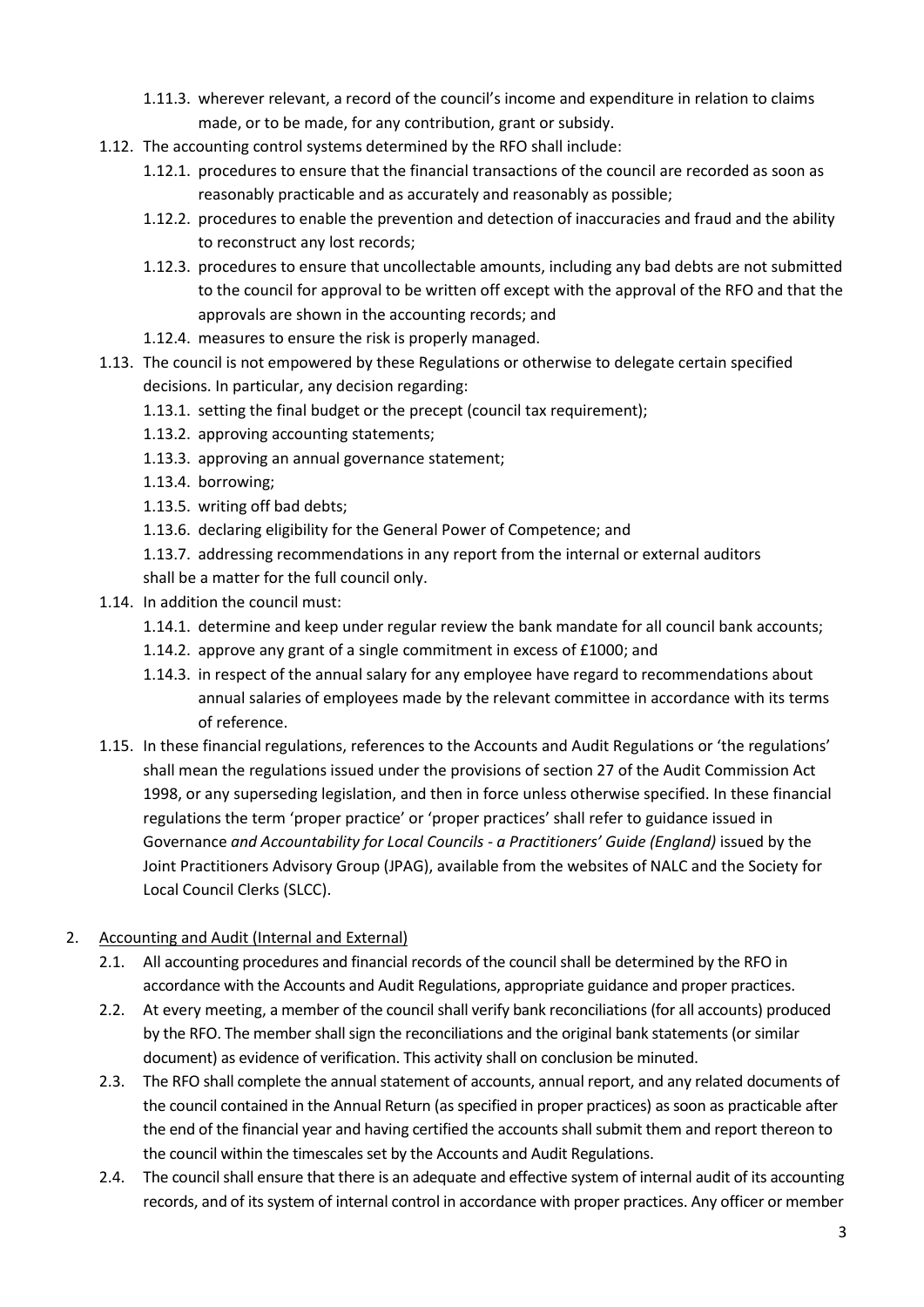of the council shall make available such documents and records as appear to the council to be necessary for the purpose of the audit and shall, as directed by the council, supply the RFO, internal auditor, or external auditor with such information and explanation as the council considers necessary for that purpose.

- 2.5. The internal auditor shall be appointed by and shall carry out the work in relation to internal controls required by the council in accordance with proper practices.
- 2.6. The internal auditor shall:
	- 2.6.1. be competent and independent of the financial operations of the council;
	- 2.6.2. report to the council in writing, or in person, on a regular basis with a minimum of one annual written report during each financial year;
	- 2.6.3. to demonstrate competence, objectivity and independence, be free from any actual or perceived conflicts of interest, including those arising from family relationships; and
	- 2.6.4. have no involvement in the financial decision making, management or control of the council.
- 2.7. Internal or external auditors may not under any circumstances:
	- 2.7.1. perform any operational duties for the council;
	- 2.7.2. initiate or approve accounting transactions; or
	- 2.7.3. direct the activities of any council employee, except to the extent that such employees have been appropriately assigned to assist the internal auditor.
- 2.8. For the avoidance of doubt, in relation to internal audit the terms 'independent' and 'independence' shall have the same meaning as is described in proper practices.
- 2.9. The RFO shall make arrangements for the exercise of electors' rights in relation to the accounts including the opportunity to inspect the accounts, books, and vouchers and display or publish any notices and statements of account required by Audit Commission Act 1998, or any superseding legislation, and the Accounts and Audit Regulations.
- 2.10. The RFO shall, without undue delay, bring to the attention of all councillors any correspondence or report from internal or external auditors.

### 3. Annual estimates (budget) and forward planning

- 3.1. The RFO must each year, by no later than December, prepare detailed estimates of all receipts and payments including the use of reserves and all sources of funding for the following financial year in the form of a budget to be considered by the council.
- 3.2. The council shall fix the precept (council tax requirement), and relevant basic amount of council tax to be levied for the ensuing financial year not later than by the end of January each year. The RFO shall issue the precept to the billing authority and shall supply each member with a copy of the approved annual budget.
- 3.3. The approved annual budget shall form the basis of financial control for the ensuing year.
- 4. Budgetary control and authority to spend
	- 4.1. Expenditure on revenue items may be authorised up to the amounts included for that class of expenditure in the approved budget. This authority is to be determined by:
		- 4.1.1. the clerk for any items below £500;
		- 4.1.2. the clerk, in conjunction with the chairman of the council for any items over £500 but below £1000; or
		- 4.1.3. the council for all items over £1000.

Such authority is to be evidenced by a minute or by an authorisation slip duly signed by the clerk, and where necessary also by the chairman. Contracts may not be disaggregated to avoid controls imposed by these regulations.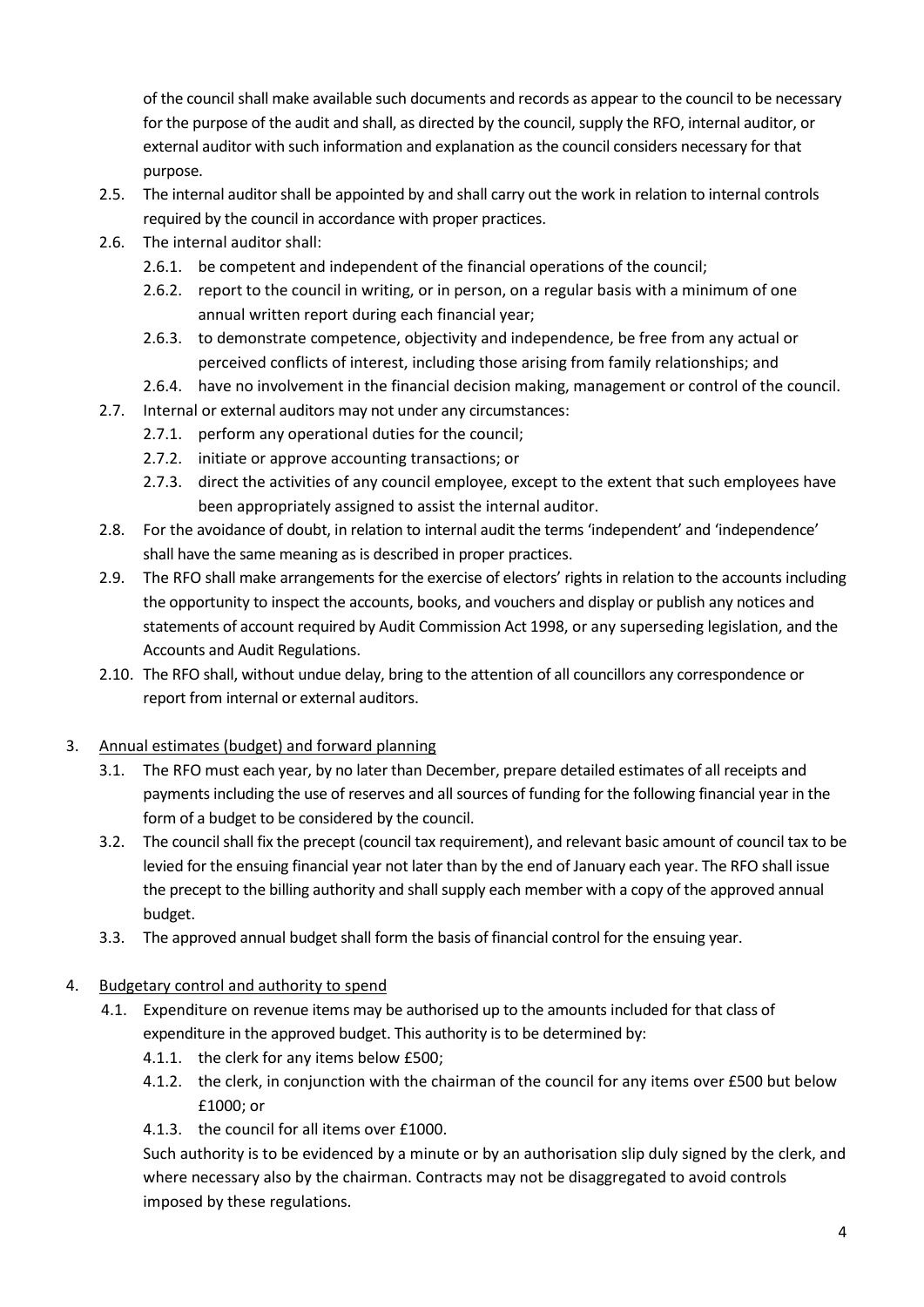- 4.2. No expenditure may be authorised that will exceed the amount provided in the revenue budget for that class of expenditure other than by resolution of the council. During the budget year and with the approval of council having considered fully the implications for public services, unspent and available amounts may be moved to other budget headings or to an earmarked reserve as appropriate ('virement').
- 4.3. Unspent provisions in the revenue or capital budgets for completed projects shall not be carried forward to a subsequent year.
- 4.4. In cases of extreme risk to the delivery of council services, the clerk may authorise revenue expenditure on behalf of the council which in the clerk's judgement it is necessary to carry out. Such expenditure includes repair, replacement or other work, whether or not there is any budgetary provision for the expenditure, subject to a limit of £500. The Clerk shall report such action to the chairman as soon as possible and to the council as soon as practicable thereafter.
- 4.5. No expenditure shall be authorised in relation to any capital project and no contract entered into or tender accepted involving capital expenditure unless the council is satisfied that the necessary funds are available and the requisite borrowing approval has been obtained.
- 4.6. All capital works shall be administered in accordance with the council's standing orders and financial regulations relating to contracts.
- 4.7. The RFO shall regularly provide the council with a statement of receipts and payments to date under each head of the budgets, comparing actual expenditure to the appropriate date against that planned as shown in the budget. These statements are to be prepared at least at the end of each financial quarter and shall show explanations of material variances. For this purpose, "material" shall be in excess of £100 or 15% of the budget.
- 4.8. Changes in earmarked reserves shall be approved by council as part of the budgetary control process.

#### 5. Banking arrangements and authorisation of payments

- 5.1. The council's banking arrangements, including the bank mandate, shall be made by the RFO and approved by the council; banking arrangements may not be delegated to a committee. They shall be regularly reviewed for safety and efficiency.
- 5.2. With the exception of regular payments as per 5.6 in months when the council does not meet, the RFO shall prepare a schedule of payments requiring authorisation, forming part of the agenda for the meeting and, together with the relevant invoices, present the schedule to council. The council shall review the schedule for compliance and, having satisfied itself shall authorise payment by a resolution of the council. A detailed list of all payments shall be disclosed within the minutes of the meeting at which payment was authorised. Personal payments (including salaries, wages, expenses and any payment made in relation to the termination of a contract of employment) may be summarised to remove public access to any personal information.
- 5.3. All invoices for payment shall be examined, verified and certified by the RFO to confirm that the work, goods or services to which each invoice relates has been received, carried out, examined and represents expenditure previously approved by the council.
- 5.4. The RFO shall examine invoices for arithmetical accuracy and analyse them to the appropriate expenditure heading. With the exception of regular payments as per 5.6 in months when the council does not meet, the RFO shall take all steps to pay all invoices submitted, and which are in order, at the next available council meeting.
- 5.5. The clerk and RFO shall have delegated authority to authorise the payment of items only in the following circumstances:
	- 5.5.1. if a payment is necessary to avoid a charge to interest under the Late Payment of Commercial Debts (Interest) Act 1998, and the due date for payment is before the next scheduled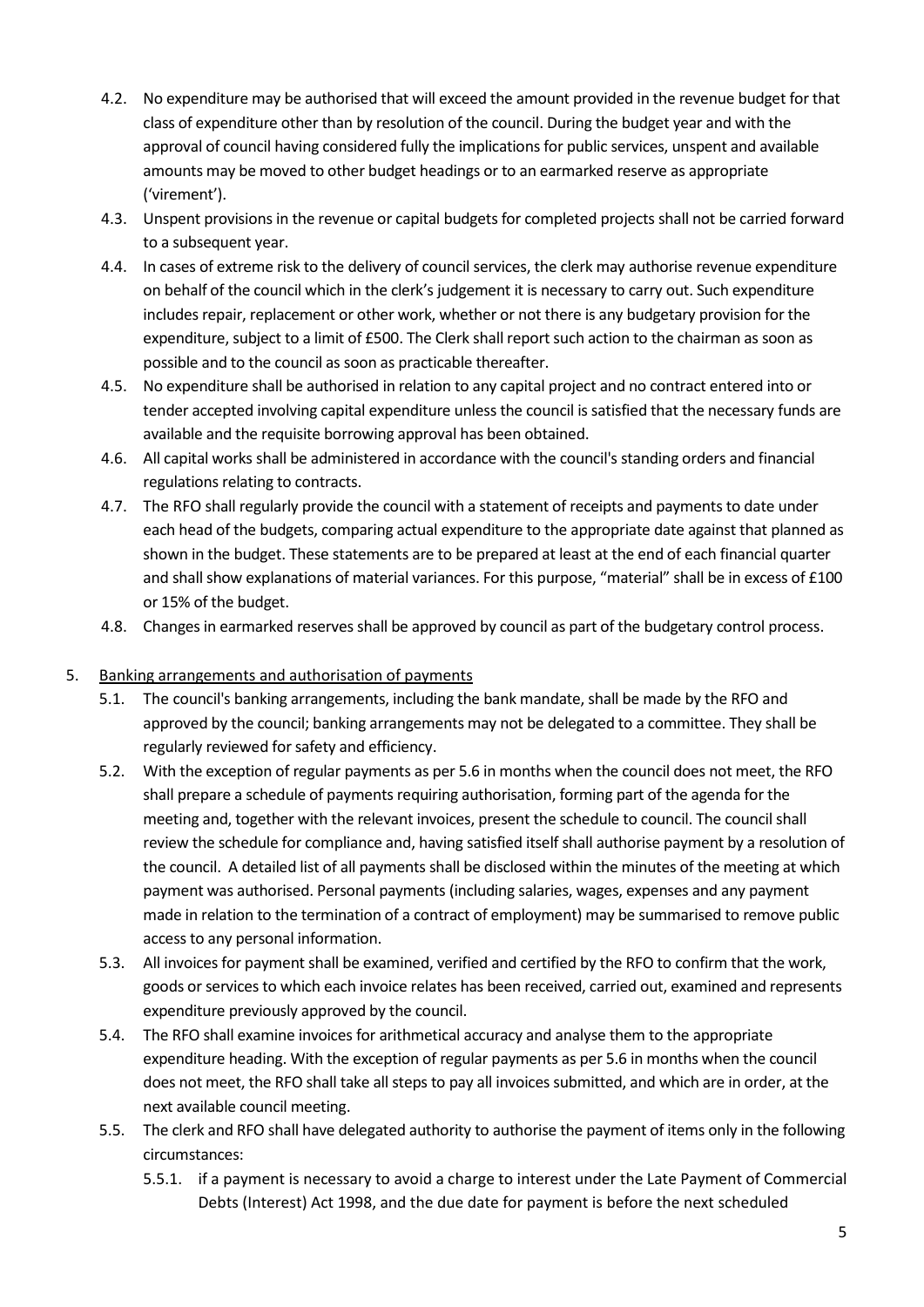meeting of the council, where the clerk and RFO certify that there is no dispute or other reason to delay payment, provided that a list of such payments shall be submitted to the next appropriate meeting of the council;

- 5.5.2. an expenditure item authorised under 5.6 below (continuing contracts and obligations) provided that a list of such payments shall be submitted to the next appropriate meeting of the council; or
- 5.5.3. fund transfers within the council's banking arrangements up to the sum of £10,000, provided that a list of such payments shall be submitted to the next appropriate meeting of the council.
- 5.6. For each financial year the clerk and RFO shall draw up a list of due payments which arise on a regular basis as the result of a continuing contract, statutory duty, or obligation (such as but not exclusively) salaries, PAYE and NI, Superannuation Fund and regular maintenance contracts and the like for which the council may authorise payment for the year provided that the requirements of regulation 4.1 (budgetary controls) are adhered to, provided also that a list of such payments shall be submitted to the next appropriate meeting of council.
- 5.7. A record of regular payments made under 5.6 above shall be drawn up and be signed by two members on each and every occasion when payment is authorised – thus controlling the risk of duplicated payments being authorised and/or made.
- 5.8. In respect of grants the council shall approve expenditure within any limits set and in accordance with any policy statement approved by the council. Any revenue or capital grant in excess of £5,000 shall before payment, be subject to ratification by resolution of the council.
- 5.9. Members are subject to the Code of Conduct that has been adopted by the council and shall comply with the Code and Standing Orders when a decision to authorise or instruct payment is made in respect of a matter in which they have a disclosable pecuniary or other interest, unless a dispensation has been granted.
- 5.10. The council will aim to rotate the duties of members in these Regulations so that onerous duties are shared out as evenly as possible over time.
- 5.11. Any changes in the recorded details of suppliers, such as bank account records, shall be approved in writing by a member.

## 6. Instructions for the making of payments

- 6.1. The council will make safe and efficient arrangements for the making of its payments**.** Details of procedures are in the Financial Transaction Policy which is reviewed annually.
- 6.2. Following authorisation under Financial Regulation 5 above, the council, a duly delegated committee or, if so delegated, the clerk or RFO shall give instruction that a payment shall be made.
- 6.3. All payments shall be paid by cheque, BACS or direct debit, to the council's bankers, or otherwise, in accordance with a resolution of council.
- 6.4. Cheques or orders for payment drawn on the bank account in accordance with the payment schedule as presented to council shall be signed by two members of the council, in accordance with a resolution instructing that payment. Any member, having a connection by virtue of family or business relationships with the beneficiary of a payment, should not, under normal circumstances, be a signatory to the payment in question.
- 6.5. At every authorisation of payments, members must check invoices against the accompanying payment schedule and sign and date the payment schedule to indicate agreement of the details. If applicable, the signatories shall also initial the cheque counterfoil.
- 6.6. A detailed list of all payments shall be disclosed within or as an attachment to the council agenda and minutes. Personal Payments (including salaries, expenses and any payment made in relation to the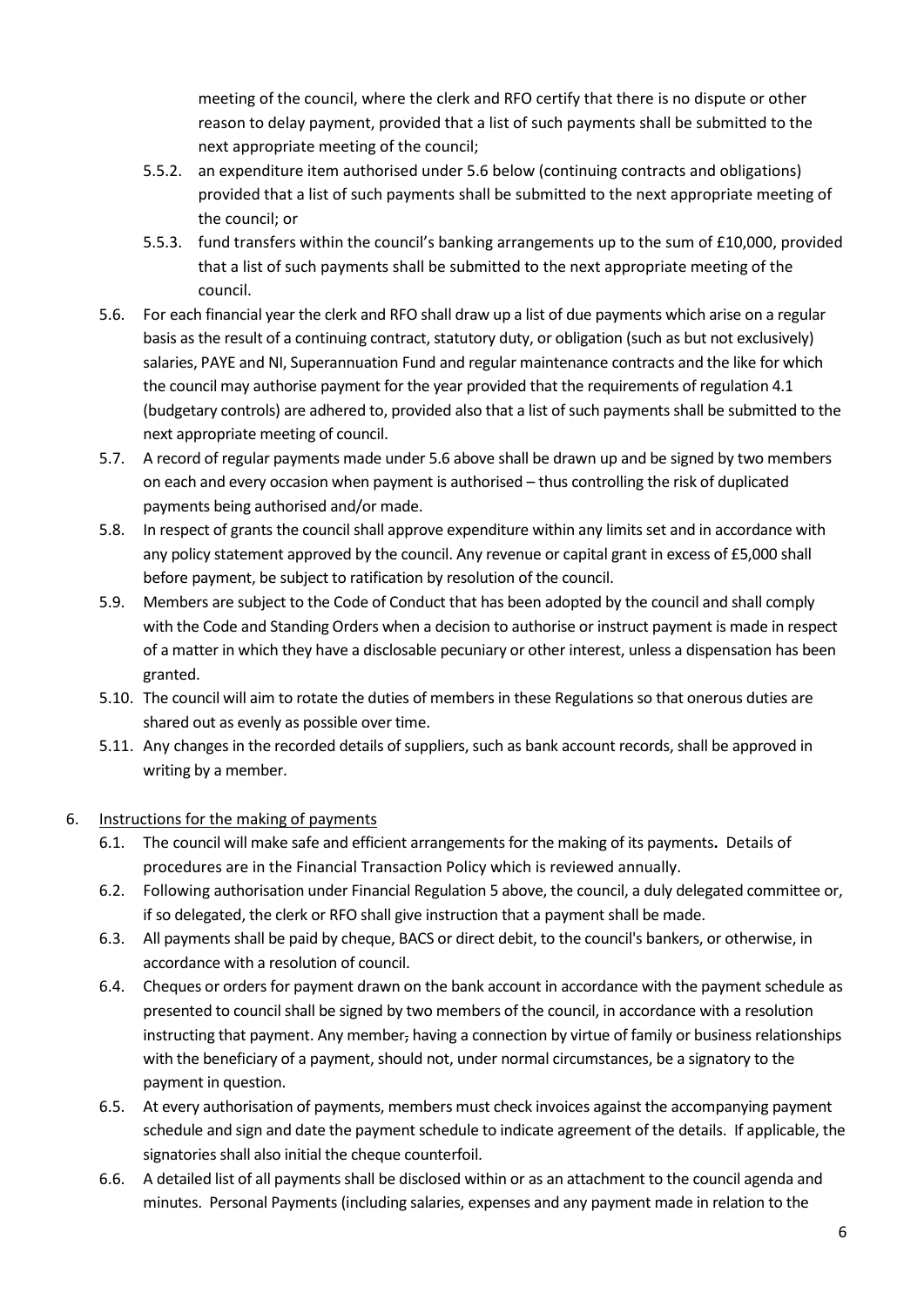termination of a contract of employment) may be summarised to remove public access to any personal information.

- 6.7. If thought appropriate by the council, payment for utility supplies (energy, telephone and water) and any National Non-Domestic Rates may be made by variable direct debit provided that the instructions are signed by two members and any payments are reported to council as made. The approval of the use of a variable direct debit shall be renewed by resolution of the council at least every two years.
- 6.8. If thought appropriate by the council, payment for certain items may be made by BACS or CHAPS methods provided that the instructions for each payment are signed, or otherwise evidenced, by two authorised bank signatories, are retained and any payments are reported to the council as made. The approval of the use of BACS or CHAPS shall be renewed by resolution of the council at least every two years.
- 6.9. If thought appropriate by the council payment for certain items may be made by internet banking transfer provided evidence is retained showing which members approved the payment.
- 6.10. No employee or councillor shall disclose any PIN or password, relevant to the working of the council or its bank accounts, to any person not authorised in writing by the council or a duly delegated committee.
- 6.11. Regular back-up copies of the records on any computer shall be made and shall be stored securely away from the computer in question, and preferably off site.
- 6.12. The council, and any members using personal computers for the council's financial business, shall ensure that anti-virus, anti-spyware and firewall software with automatic updates, together with a high level of security, is used.
- 6.13. Where internet banking arrangements are made with any bank, the clerk shall be appointed as the Service Administrator. The bank mandate approved by the council shall identify a number of councillors who will be authorised to approve transactions on those accounts.
- 6.14. Access to any internet banking accounts will be directly to the access page (which may be saved under 'favourites'), and not through a search engine or e-mail link. Remembered or saved passwords facilities must not be used on any computer used for council banking work. Breach of this Regulation will be treated as a very serious matter under these regulations.
- 6.15. Changes to account details for suppliers, which are used for internet banking may only be made once the Clerk is satisfied that the request is genuine.
- 6.16. As the council does not hold a debit card, personal credit or debit card of the clerk or members may be used in exceptional circumstances, with prior approval, and any such payments made shall be refunded. at the next appropriate meeting.
- 6.17. The council will not maintain any form of cash float. All cash received must be banked intact. Any payments made in cash by the clerk (for example for postage or minor stationery items) shall be refunded at the next appropriate meeting.

### 7. Payment of salaries

- 7.1. As an employer, the council shall make arrangements to meet fully the statutory requirements placed on all employers by PAYE and National Insurance legislation. The payment of all salaries shall be made in accordance with payroll records and the rules of PAYE and National Insurance currently operating, and salary rates shall be as agreed by the council.
- 7.2. Payment of salaries and payment of deductions from salary such as may be required to be made for tax, national insurance and pension contributions, or similar statutory or discretionary deductions must be made in accordance with the payroll records and on the appropriate dates stipulated in employment contracts, provided that each payment is reported to the next available council meeting, as set out in these regulations above.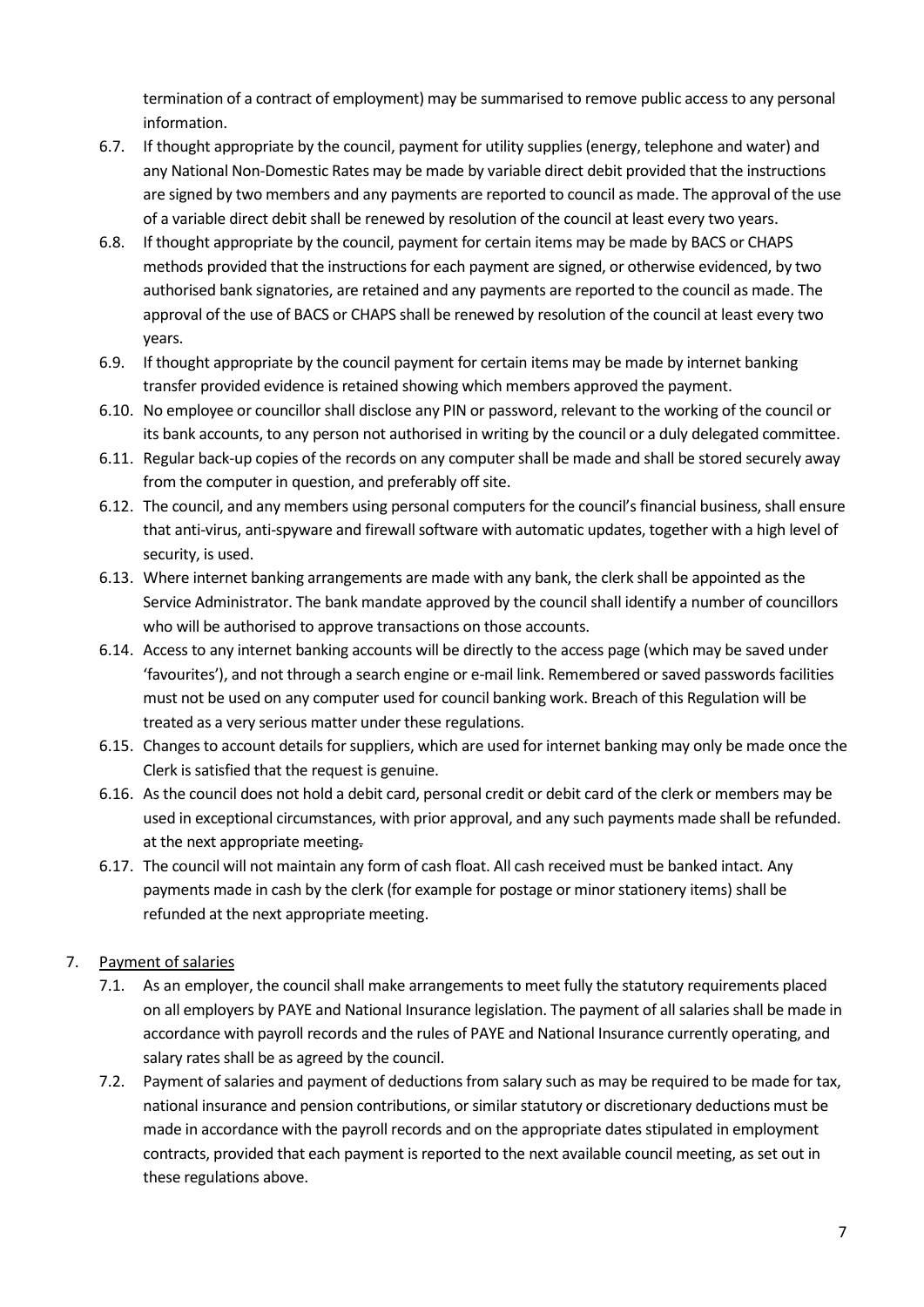- 7.3. No changes shall be made to any employee's pay, emoluments, or terms and conditions of employment without the prior consent of the council.
- 7.4. Each and every payment to employees of net salary and to the appropriate creditor of the statutory and discretionary deductions shall be recorded in a separate confidential record (confidential cash book). This confidential record is not open to inspection or review (under the Freedom of Information Act 2000 or otherwise) other than:
	- 7.4.1. by any councillor who can demonstrate a need to know;
	- 7.4.2. by the internal auditor;
	- 7.4.3. by the external auditor; or
	- 7.4.4. by any person authorised under the Audit Commission Act 1998, or any superseding legislation.
- 7.5. The total of such payments in each calendar month shall be reported with all other payments as made as may be required under these Financial Regulations, to ensure that only payments due for the period have actually been paid.
- 7.6. An effective system of personal performance management should be maintained for the clerk.
- 7.7. Any payments shall be supported by a clear business case and reported to the council. Termination payments shall only be authorised by council.
- 7.8. Before employing interim staff the council must consider a full business case.
- 8. Loans and investments
	- 8.1. All borrowings shall be effected in the name of the council, after obtaining any necessary borrowing approval. Any application for borrowing approval shall be approved by the council as to terms and purpose. The application for borrowing approval, and subsequent arrangements for the loan shall only be approved by the full council.
	- 8.2. Any financial arrangement which does not require formal borrowing approval from the Secretary of State (such as hire purchase or leasing of tangible assets) shall be subject to approval by the full council. In each case a report in writing shall be provided to the council in respect of value for money for the proposed transaction.
	- 8.3. The council will arrange with the council's banks and investment providers for the sending of a copy of each statement of account to the chairman of the council at the same time as one is issued to the clerk or RFO.
	- 8.4. All loans and investments shall be negotiated in the name of the council and shall be for a set period in accordance with council policy.
	- 8.5. The council shall consider the need for an Investment Strategy and Policy which, if drawn up, shall be in accordance with relevant regulations, proper practices and guidance. Any Strategy and Policy shall be reviewed by the council at least annually.
	- 8.6. All investments of money under the control of the council shall be in the name of the council.
	- 8.7. All investment certificates and other documents relating thereto shall be retained in the custody of the RFO.
	- 8.8. Payments in respect of short term or long-term investments, including transfers between bank accounts held in the same bank, or branch, shall be made in accordance with Regulation 5 (Authorisation of payments) and Regulation 6 (Instructions for payments).
- 9. Income
	- 9.1. The collection of all sums due to the council shall be the responsibility of and under the supervision of the RFO.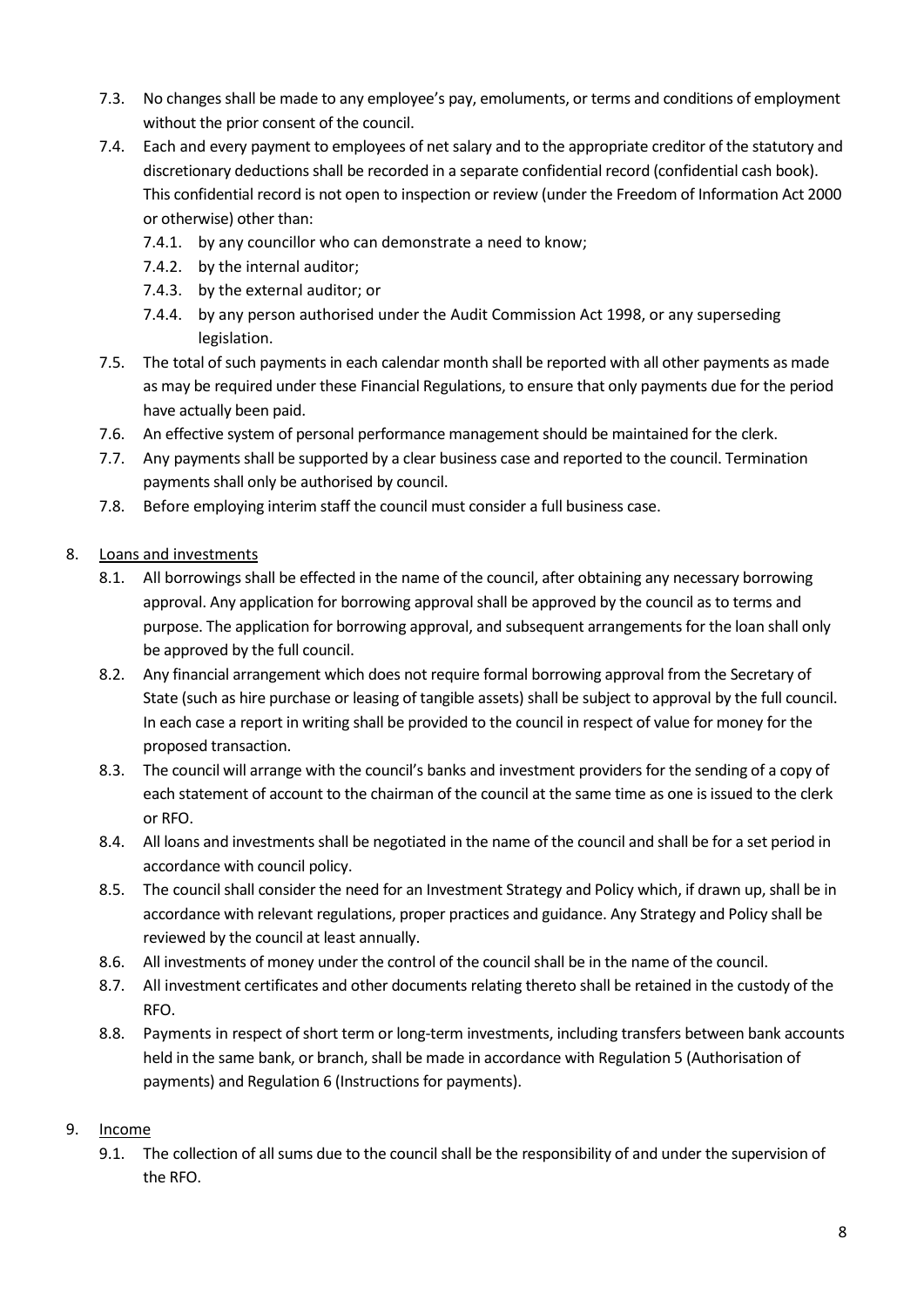- 9.2. Particulars of all charges to be made for work done, services rendered or goods supplied shall be agreed annually by the council, notified to the RFO and the RFO shall be responsible for the collection of all accounts due to the council.
- 9.3. The council will review all fees and charges at least annually, following a report of the clerk.
- 9.4. Any sums found to be irrecoverable and any bad debts shall be reported to the council and shall be written off in the year.
- 9.5. All sums received on behalf of the council shall be banked intact as directed by the RFO. In all cases, all receipts shall be deposited with the council's bankers with such frequency as the RFO considers necessary.
- 9.6. The origin of each receipt shall be entered on the paying-in slip.
- 9.7. Personal cheques shall not be cashed out of money held on behalf of the council.
- 9.8. The RFO shall promptly complete any VAT Return that is required. Any repayment claim due in accordance with the VAT Act 1994 section 33 shall be made with such frequency as the RFO considers necessary.

#### 10. Orders for work, goods and services

- 10.1. An official order or letter shall be issued for all work, goods and services unless a formal contract is to be prepared or an official order would be inappropriate. Copies of orders shall be retained.
- 10.2. Order books shall be controlled by the RFO.
- 10.3. All members and officers are responsible for obtaining value for money at all times. An officer issuing an official order shall ensure as far as reasonable and practicable that the best available terms are obtained in respect of each transaction, usually by obtaining three or more quotations or estimates from appropriate suppliers, subject to any *de minimis* provisions in Regulation 11.1 below.
- 10.4. A member may not issue an official order or make any contract on behalf of the council.
- 10.5. The RFO shall verify the lawful nature of any proposed purchase before the issue of any order, and in the case of new or infrequent purchases or payments, the RFO shall ensure that the statutory authority shall be reported to the meeting at which the order is approved so that the minutes can record the power being used.

### 11. Contracts

- 11.1. Procedures as to contracts are laid down as follows:
	- 11.1.1. Every contract shall comply with these financial regulations, and no exceptions shall be made otherwise than in an emergency provided that this regulation need not apply to contracts which relate to items (11.1.1.1) to (11.1.1.6) below:
		- 11.1.1.1. for the supply of gas, electricity, water, sewerage and telephone services;
		- 11.1.1.2. for specialist services such as are provided by solicitors, accountants, surveyors and planning consultants;
		- 11.1.1.3. for work to be executed or goods or materials to be supplied which consist of repairs to or parts for existing machinery or equipment or plant;
		- 11.1.1.4. for work to be executed or goods or materials to be supplied which constitute an extension of an existing contract by the council;
		- 11.1.1.5. for additional audit work of the external auditor up to an estimated value of £500 (in excess of this sum the RFO shall act after consultation with the chairman and vice chairman of the council); and
		- 11.1.1.6. for good or materials proposed to be purchased which are proprietary articles and/or are only sold at a fixed price.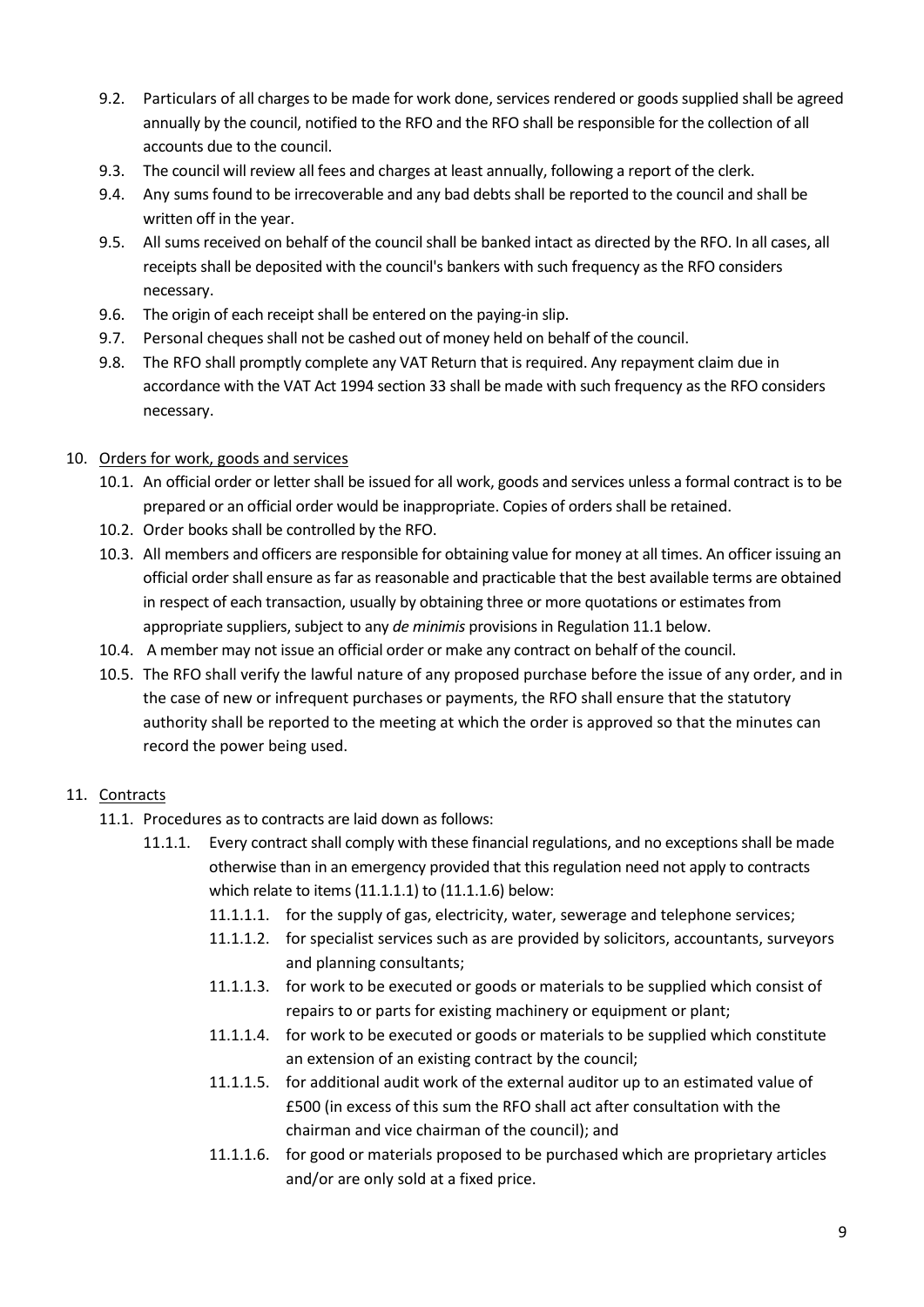- 11.1.2. Where the council intends to procure or award a public supply contract, public service contract or public works contract as defined by The Public Contracts Regulations 2015 ("the Regulations") which is valued at £50,000 or more, the council shall comply with the relevant requirements of the Regulations<sup>2</sup>.
- 11.1.3. The full requirements of the Regulations, as applicable, shall be followed in respect of the tendering and award of a public supply contract, public service contract or public works contractwhich exceed thresholds in The Regulations set by the Public Contracts Directive  $2014/24$ /EU (which may change from time to time)<sup>3</sup>.
- 11.1.4. When applications are made to waive financial regulations relating to contracts to enable a price to be negotiated without competition the reason shall be embodied in a recommendation to the council.
- 11.1.5. Such invitation to tender shall state the general nature of the intended contract and the clerk shall obtain the necessary technical assistance to prepare a specification in appropriate cases. The invitation shall in addition state that tenders must be addressed to the clerk in the ordinary course of post. Each tendering firm shall be supplied with a specifically marked envelope in which the tender is to be sealed and remain sealed until the prescribed date for opening tenders for that contract.
- 11.1.6. All sealed tenders shall be opened at the same time on the prescribed date by the clerk in the presence of at least one member of council.
- 11.1.7. Any invitation to tender issued under this regulation shall be subject to Standing Order 18d,<sup>4</sup> and shall refer to the terms of the Bribery Act 2010.
- 11.1.8. When it is to enter into a contract of less than £25,000 in value for the supply of goods or materials or for the execution of works or specialist services other than such goods, materials, works or specialist services as are excepted as set out in paragraph (11.1.1) the RFO shall obtain three quotations (priced descriptions of the proposed supply); where the value is below £1000 and above £500 the Clerk or RFO shall strive to obtain three estimates; where the value is below £100 best value will be sought but quotations will not be necessary. Otherwise, Regulation 10.3 above shall apply.
- 11.1.9. The council shall not be obliged to accept the lowest or any tender, quote or estimate.
- 11.1.10. Should it occur that the council does not accept any tender, quote or estimate, the work is not allocated and the council requires further pricing, provided that the specification does not change, no person shall be permitted to submit a later tender, estimate or quote who was present when the original decision making process was being undertaken.
- 12. Payments under contracts for building of other construction works (public works contracts)
	- 12.1. Payments on account of the contract sum shall be made within the time specified in the contract by the RFO upon authorised certificates of the architect or other consultants engaged to supervise the contract (subject to any percentage withholding as may be agreed in the particular contract.
	- 12.2. Where contracts provide for payment by instalments the RFO shall maintain a record of all such payments. In any case where it is estimated that the total cost of work carried out under a contract,

<sup>&</sup>lt;sup>2</sup> The Regulations require councils to use the Contracts Finder website to advertise contract opportunities, set out the procedures to be followed in awarding new contracts and to publicise the award of new contracts

<sup>&</sup>lt;sup>3</sup> Thresholds currently applicable are:

a. For public supply and public service contracts 209,000 Euros (£164,176)

b. For public works contracts 5,225,000 Euros (£4,104,394)

<sup>4</sup> Based on NALC's model standing order 18d in Local Councils Explained © 2013 National Association of Local Councils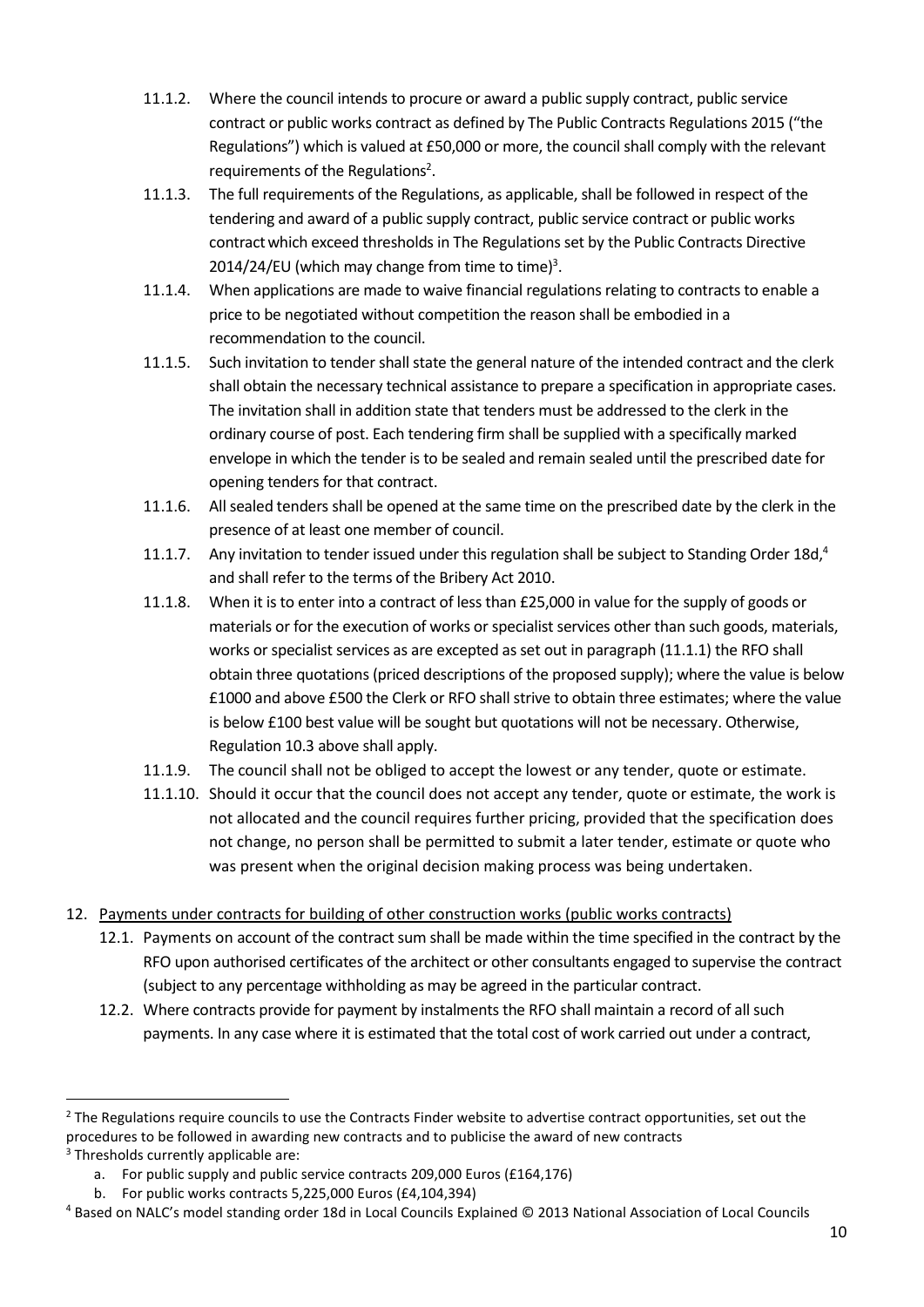excluding agreed variations, will exceed the contract sum of 5% or more a report shall be submitted to the council.

12.3. Any variation to a contract or addition to or omission from a contract must be approved by the council and clerk to the contractor in writing, the council being informed where the final cost is likely to exceed the financial provision.

### 13. Assets, properties and estates

- 13.1. The clerk shall make appropriate arrangements for the custody of all title deeds and Land Registry Certificates of properties held by the council. The RFO shall ensure a record is maintained of all properties held by the council, recording the location, extent, plan, reference, purchase details, nature of the interest, tenancies granted, rents payable and purpose for which held in accordance with Accounts and Audit Regulations
- 13.2. No tangible moveable property shall be purchased or otherwise acquired, sold, leased or otherwise disposed of, without the authority of the council, together with any other consents required by law, save where the estimated value of any one item of tangible movable property does not exceed £250.
- 13.3. No real property (interests in land) shall be sold, leased or otherwise disposed of without the authority of the council, together with any other consents required by law. In each case a report in writing shall be provided to council in respect of valuation and surveyed condition of the property (including matters such as planning permissions and covenants) together with a proper business case (including an adequate level of consultation with the electorate).
- 13.4. No real property (interests in land) shall be purchased or acquired without the authority of the full council. In each case a report in writing shall be provided to council in respect of valuation and surveyed condition of the property (including matters such as planning permissions and covenants) together with a proper business case (including an adequate level of consultation with the electorate).
- 13.5. Subject only to the limit set in Regulation 13.2 above, no tangible moveable property shall be purchased or acquired without the authority of the full council. In each case a report in writing shall be provided to council with a full business case.
- 13.6. The RFO shall ensure that an appropriate and accurate Register of Assets and Investments is kept up to date. The continued existence of tangible assets shown in the Register shall be verified at least annually, possibly in conjunction with a health and safety inspection of assets.

### 14. Insurance

- 14.1. Following the annual risk assessment (per Regulation 15), the RFO shall effect all insurances and negotiate all claims on the council's insurers.
- 14.2. The RFO shall keep a record of all insurances effected by the council and the property and risks covered thereby and annually review it.
- 14.3. The RFO shall be notified of any loss, liability or damage or of any event likely to lead to a claim, and shall report these to council at the next available meeting.
- 14.4. All appropriate members and employees of the council shall be included in a suitable form of security or fidelity guarantee insurance which shall cover the maximum risk exposure as determined by the council.

## 15. Risk Management

15.1. The council is responsible for putting in place arrangements for the management of risk. The clerk shall prepare, for approval by the council, risk management policy statements in respect of all activities of the council. Risk policy statements and consequential risk management arrangements shall be reviewed by the council at least annually.